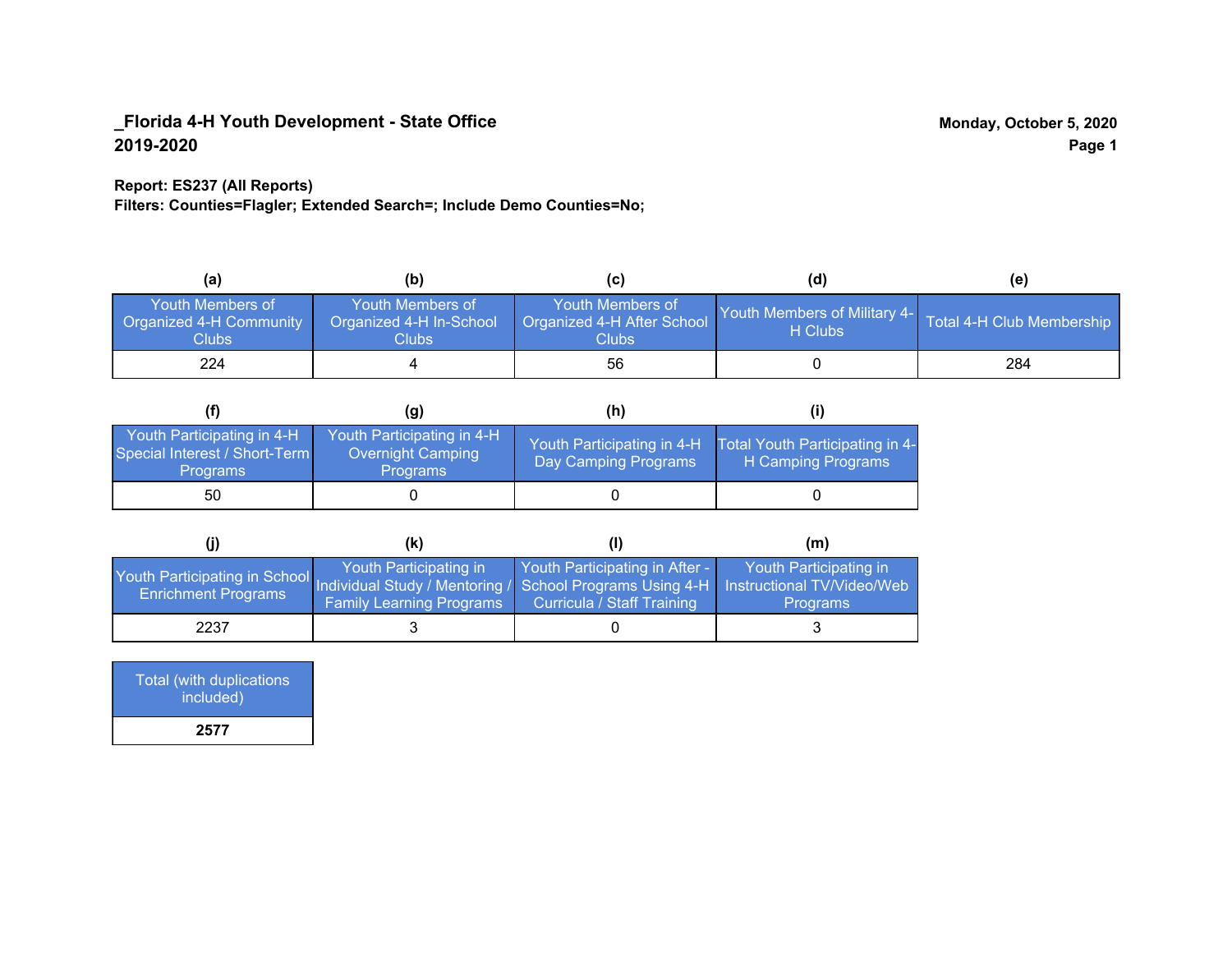**Report: ES237 (All Reports)**

**Filters: Counties=Flagler; Extended Search=; Include Demo Counties=No;**

# **School Grade (duplications eliminated)**

| Kinder | 1st | 2nd\ | 3rd | 4th | 5th | 6th | 7th | 8th/ | $\sqrt{9}$ th | 10 <sub>th</sub> | $\vert$ 11th |  | 12th Post HS Not in School Special | Total |
|--------|-----|------|-----|-----|-----|-----|-----|------|---------------|------------------|--------------|--|------------------------------------|-------|
| 19     | 16  | 15   | 38  | 778 | 751 | 776 | 32  | 21   | 20            | 24               |              |  |                                    | 2515  |

# **Gender of 4-H Youth Participants (duplications eliminated)**

| Male | Female | Total |
|------|--------|-------|
| 1285 | 1230   | 2515  |

# **Place of Residence of 4-H Youth Participants (duplications eliminated)**

| l Farm | Towns of under 10,000 and<br>rural non-farm | Towns and cities (10,000-<br>50,000), and their suburbs | Suburbs of cities of over<br>50,000 | Central cities of over 50,000 | Total |
|--------|---------------------------------------------|---------------------------------------------------------|-------------------------------------|-------------------------------|-------|
| 72     | 276                                         |                                                         | 50                                  | 2043                          | 2515  |

# **Total 4-H Youth Participants (duplications eliminated)**

**Total** 

**<sup>2515</sup> Note: The four totals on this page should all match.**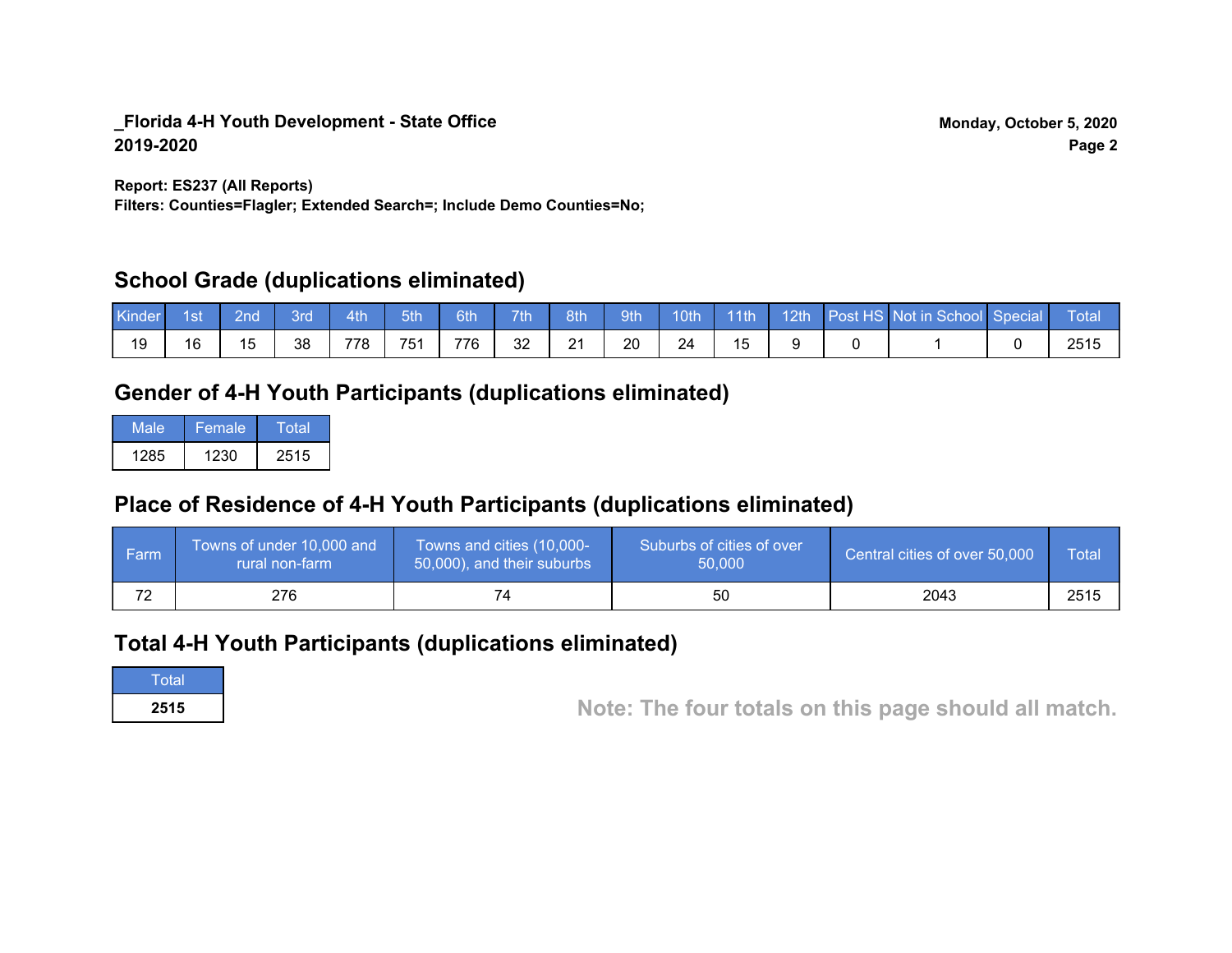#### **Report: ES237 (All Reports)**

**Filters: Counties=Flagler; Extended Search=; Include Demo Counties=No;**

| <b>ETHNICITY</b>          | <b>TOTAL YOUTH</b> |
|---------------------------|--------------------|
| <b>Hispanic or Latino</b> | 369                |
| Not Hispanic or Latino    | 2146               |

Directions: Type in the appropriate numbers for your project. Ethnicity is separate from race. YOu should indicate an ethnicity category for each participant and all racial categories that apply to each participant (i.e. a participant of more than one race would be recorded in each applicable racial category). Ideally, your total participants should equal the total of numbers in your ethicity section. Totals of racial categories will be equal to or greater than your total participants if they all report racial information.

4-H Youth Participants: Any youth taking part in programs provided as a result of action by extension personnel (professional. Paraprofessional. And volunteer). This includes youth participation in programs conducted through 1862, 1890, and 1994 land-grant universities, EFNEP, urban gardening, and other programs that may not actually use the 4-H name and emblem with participants.

| <b>RACE</b>                               | <b>TOTAL YOUTH</b> |
|-------------------------------------------|--------------------|
| American Indian or Alaskan Native         | 14                 |
| Asian                                     | 70                 |
| <b>Black or African American</b>          | 346                |
| Native Hawaiian or other Pacific Islander | 7                  |
| White                                     | 1890               |
| Youth Indicating More Than One Race       | 168                |
| <b>Undetermined</b>                       | 20                 |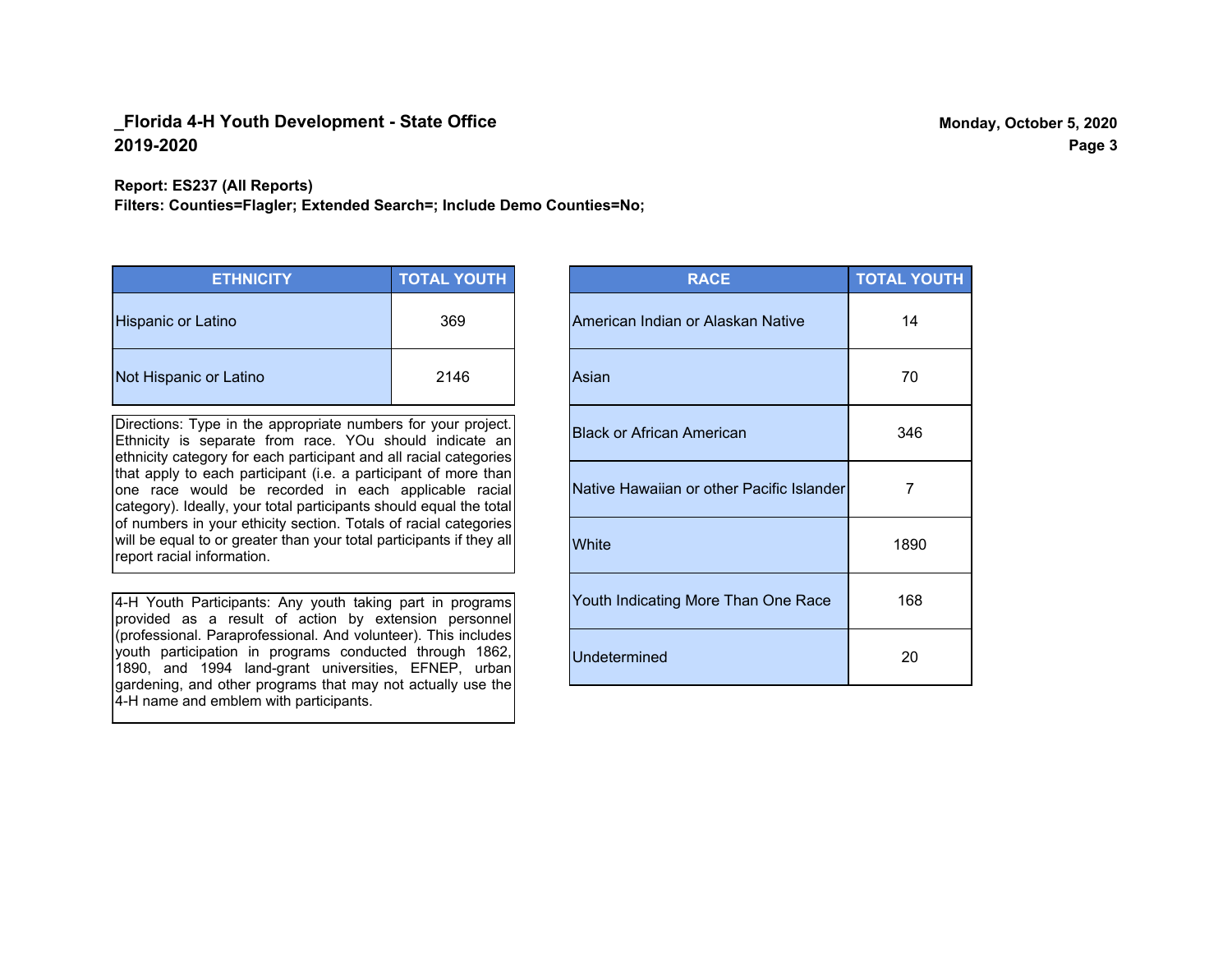**Report: ES237 (All Reports)**

**Filters: Counties=Flagler; Extended Search=; Include Demo Counties=No;**

| Total Number of<br><b>Adult Volunteers</b> | <b>Total Number of</b><br><b>Youth Volunteers</b> | Total |
|--------------------------------------------|---------------------------------------------------|-------|
| 128                                        | 14                                                | 142   |

Adult Volunteer: Unpaid support for the 4-H program by an individual beyond high school age.

Youth Volunteer: Unpaid support for the 4-H program by a person who has not yet graduated from high school.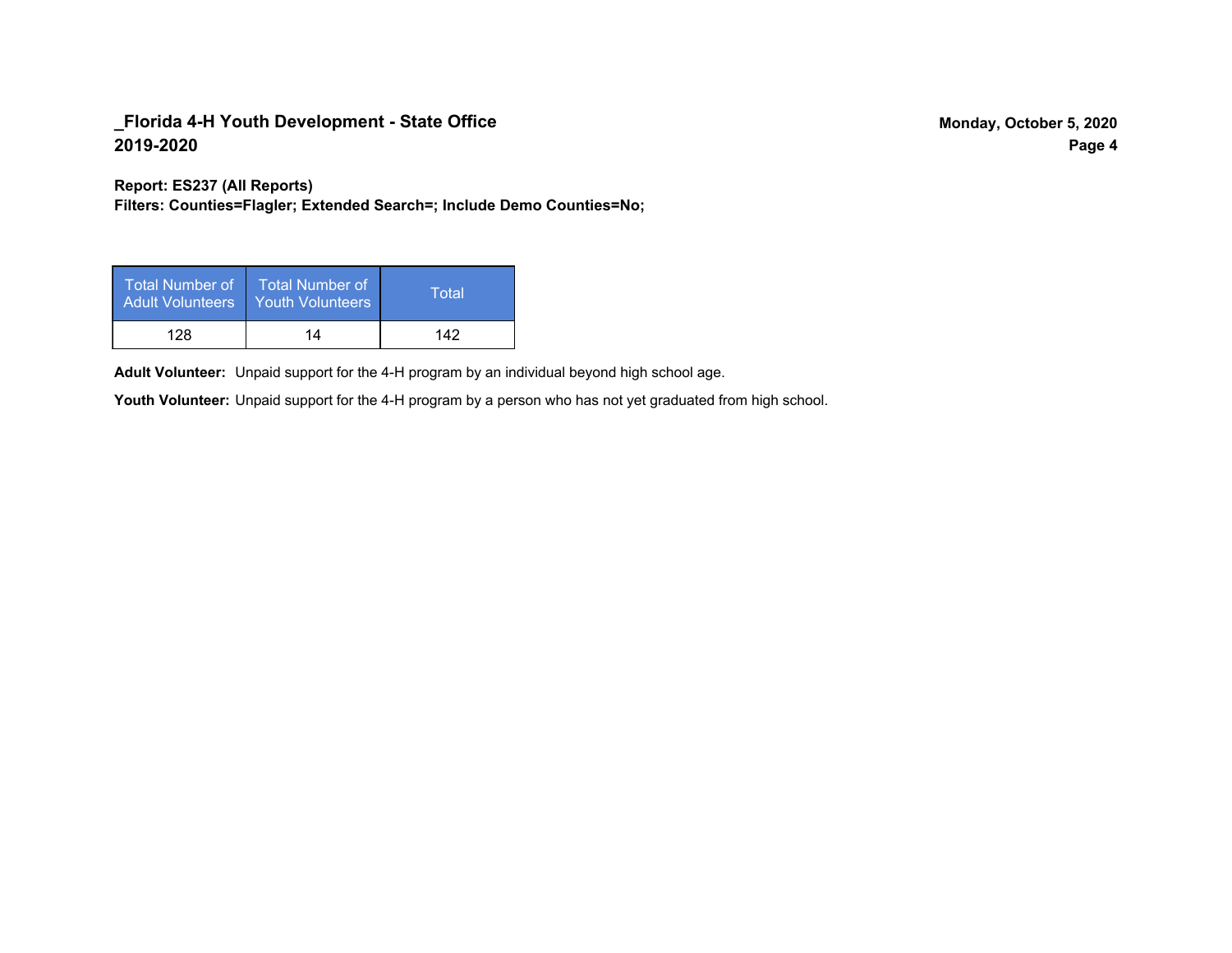2

#### **Filters: Counties=Flagler; Extended Search=; Include Demo Counties=No; Report: ES237 (All Reports)**

# **Ag in the Classroom** : Agriculture Awareness 2 \_School Enrichment - Agriculture Awareness 0 \_School Enrichment - Pizza Garden 0

#### **Animals**

| (4-H Cloverbuds- ANIMALS & PETS)-retired project | 1              |
|--------------------------------------------------|----------------|
| (CAGED BIRDS) Retired Project                    | 0              |
| (GOATS) Retired Project                          | 0              |
| (GOATS-Pygmy) Retired Project                    | 0              |
| (HORSE-Advanced Horsemanship) Retired Project    | 0              |
| (HORSE - Horsemanship Science) Retired Project   | 0              |
| (LLAMAS AND ALPACAS)-retired project             | 0              |
| (POCKET PETS) Retired Project                    | 0              |
| <b>ANIMAL SCIENCES</b>                           | 0              |
| <b>BEEF</b>                                      | 11             |
| <b>CATS</b>                                      | 1              |
| <b>DAIRY CATTLE</b>                              | 1              |
| <b>DOGS</b>                                      | 1              |
| GOATS (Dairy)                                    | 0              |
| GOATS (Meat)                                     | $\overline{7}$ |
| <b>HORSE</b>                                     | 13             |
| HORSE (Horseless Horse)                          | 8              |
| <b>PETS</b>                                      | 0              |
| <b>POULTRY</b>                                   | 22             |
| <b>RABBITS</b>                                   | $\overline{7}$ |
| <b>SHEEP</b>                                     | 0              |
| <b>SWINE</b>                                     | 31             |
|                                                  | 103            |

# **Biological Sciences**

| (4-H Cloverbuds-SCIENCE & TECHNOLOGY) Retired Project | $\Omega$ |
|-------------------------------------------------------|----------|
| (Marine/Aquatic-AQUARIUMS) Retired Project            | $\Omega$ |
| (Marine/Aquatic-WETLANDS) Retired Project             | $\Omega$ |
| (Sciences-WINGS) Retired Project                      | $\Omega$ |
| (Wildlife - Bats) Retired Project                     | $\Omega$ |
| (Wildlife - Butterflies- WINGS) Retired Project       |          |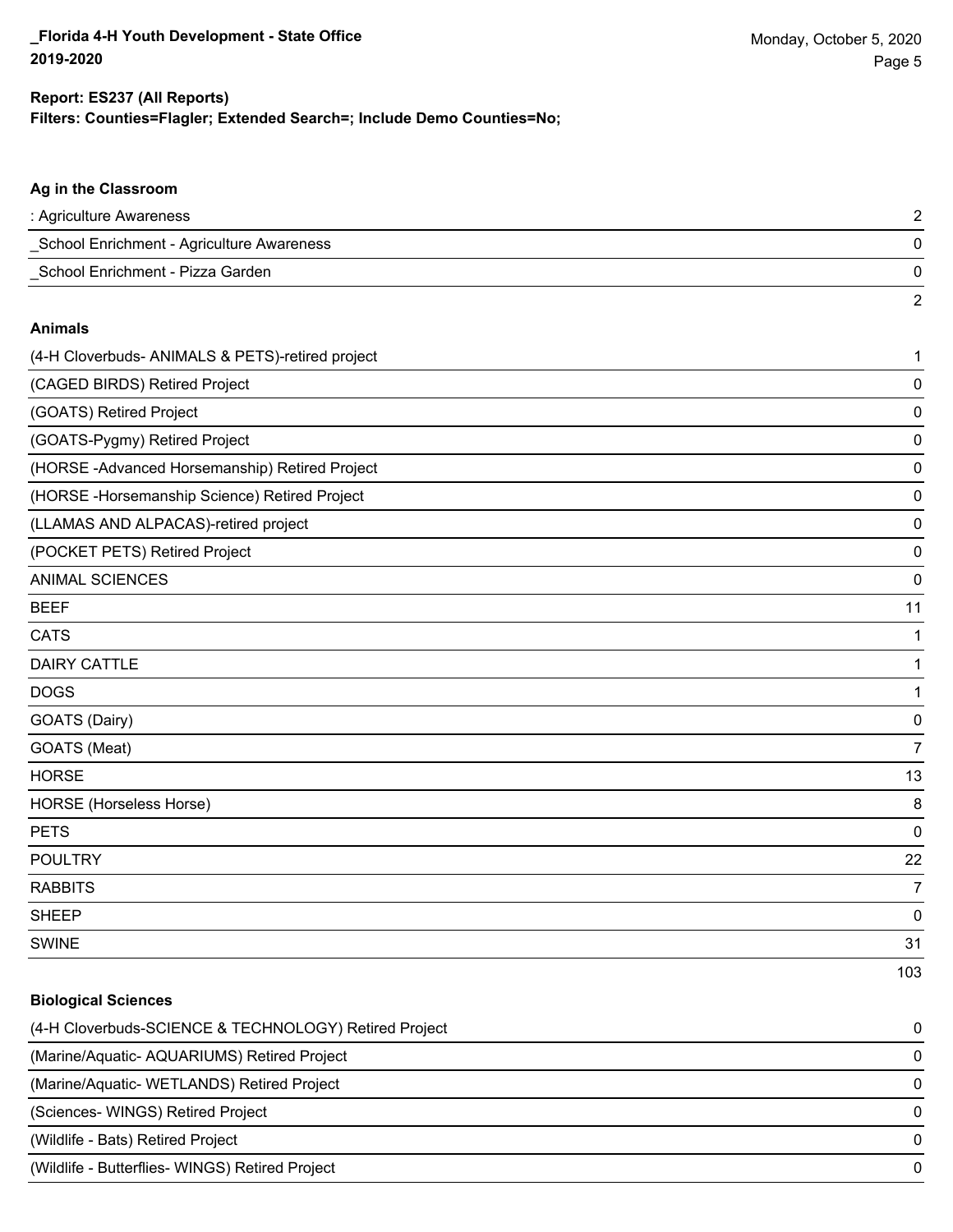#### **Report: ES237 (All Reports)**

**Filters: Counties=Flagler; Extended Search=; Include Demo Counties=No;**

| (Wildlife- BLUEBIRDS) Retired Project                     | 0              |
|-----------------------------------------------------------|----------------|
| : ABCs of ENTOMOLOGY                                      | 0              |
| : Entomology-Apiary/Beekeeping                            | 0              |
| : Meat Sciences                                           | 0              |
| : Natural Sciences                                        | 0              |
| School Enrichment - Embryology                            | 0              |
| School Enrichment- Natural Sciences                       | 0              |
| <b>INSECTS (ENTOMOLOGY)</b>                               | 0              |
| MARINE SCIENCE AND AQUATIC SCIENCES                       | 0              |
| <b>SCIENCE DISCOVERY</b>                                  | 5              |
| <b>VETERINARY SCIENCE</b>                                 | 1              |
|                                                           | 6              |
| <b>Civic Engagement</b>                                   |                |
| (4-H Cloverbuds- CITIZENSHIP)-retired project             | 0              |
| (Citizenship-INTERGENERATIONAL) Retired Project           | 0              |
| <b>CITIZENSHIP</b>                                        | 0              |
| CITIZENSHIP-COMMUNITY SERVICE                             | $\overline{7}$ |
| CULTURAL AND GLOBAL EDUCATION                             | 0              |
|                                                           | $\overline{7}$ |
| <b>Communications and Expressive Arts</b>                 |                |
| (4-H Cloverbuds- COMMUNICATIONS) Retired Project          | 0              |
| (4-H Cloverbuds- VISUAL-LEISURE ARTS) Retired Project     | 0              |
| (FILMMAKING) Retired Project                              | 0              |
| (LEISURE ARTS- Arts & Crafts) Retired Project             | 0              |
| (Leisure Arts- COLLECTIBLES) Retired Project              | 0              |
| (PHOTOGRAPHY) Retired Project                             | 0              |
| (PUBLIC SPEAKING) Retired Project                         | 0              |
| (VISUAL ARTS) Retired Project                             | 0              |
| School Enrichment - 4-H Tropicana Public Speaking Program | 2195           |
| <b>COMMUNICATIONS AND PUBLIC SPEAKING</b>                 | 3              |
| <b>EXPRESSIVE ARTS</b>                                    | 0              |
| <b>VISUAL ARTS</b>                                        | 0              |
|                                                           | 2198           |
| <b>Community / Volunteer Service</b>                      |                |

(Citizenship-PUBLIC ADVENTURES) Retired Project 0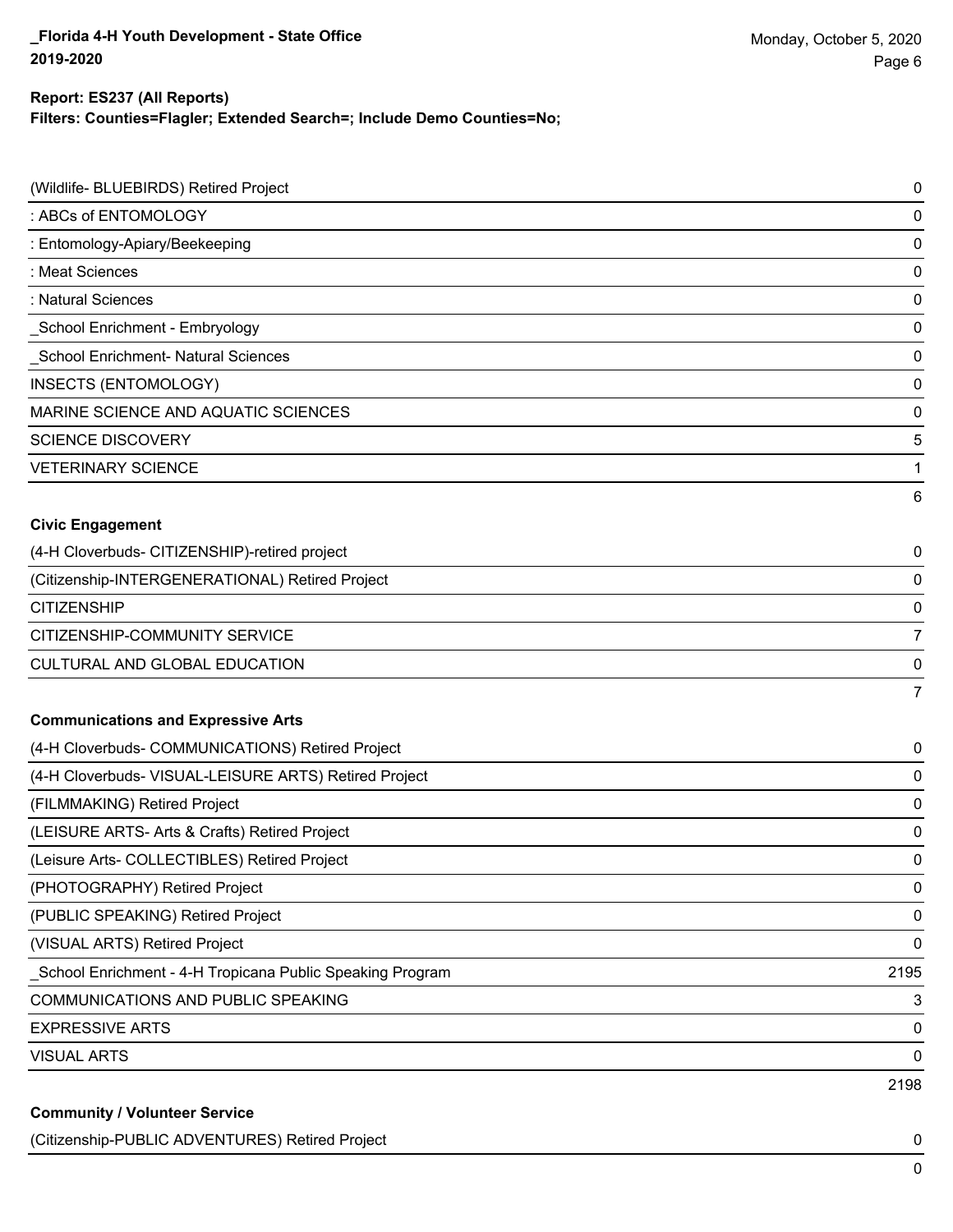#### **Filters: Counties=Flagler; Extended Search=; Include Demo Counties=No; Report: ES237 (All Reports)**

| <b>Consumer and Family Science</b>                           |    |
|--------------------------------------------------------------|----|
| (4-H Cloverbuds- CLOTHING) Retired project                   | 0  |
| (CHILD DEVELOPMENT Babysitting) Retired Project              | 0  |
| (Clothing - SELECTION) Retired Project                       | 0  |
| (Clothing - SEWING) Retired Project                          | 0  |
| (Clothing-Sewing- QUILTING) Retired Project                  | 0  |
| (CONSUMER EDUCATION AND SHOPPING) Retired Project            | 0  |
| (Human Development - Talking with TJ) Retired Project        | 0  |
| (HUMAN DEVELOPMENT) Retired Project                          | 0  |
| (Human Development-CHOICES) Retired Project                  | 0  |
| (Money Management - FINANCIAL CHAMPIONS) Retired Project     | 0  |
| : Consumer Choices Event                                     | 0  |
| 4-H CLOVERBUDS                                               | 51 |
| Animal Science- ALL ABOUT ANIMALS                            | 0  |
| Animal Sciences- LIVESTOCK JUDGING                           | 0  |
| Animals-PETS/SMALL ANIMALS                                   | 0  |
| CHILD DEVELOPMENT & CHILD CARE                               | 0  |
| Citizenship-SERVICE LEARNING                                 | 0  |
| <b>CLOTHING &amp; SEWING</b>                                 | 1  |
| <b>Exploring Farm Animals</b>                                | 0  |
| Hog-n-Ham Project                                            | 0  |
| Marine Science                                               | 0  |
| <b>MONEY MANAGEMENT</b>                                      | 1  |
| Performing Arts-DANCE/MOVEMENT                               | 0  |
| Pet Pals                                                     | 0  |
| Plant Pals, K-3 (5-8 yrs)                                    | 0  |
| test                                                         | 0  |
| Wildlife - Birds                                             | 0  |
|                                                              | 53 |
| <b>Environmental Education / Earth Sciences</b>              |    |
| (4-H Cloverbuds- ENVIRONMENT-Earth Sciences) Retired Project | 0  |
| : Recycling                                                  | 0  |
| : Water Education                                            | 0  |
| School Enrichment - Project Learning Tree                    | 0  |

\_School Enrichment- Environmental Sciences 0

EARTH SCIENCES 1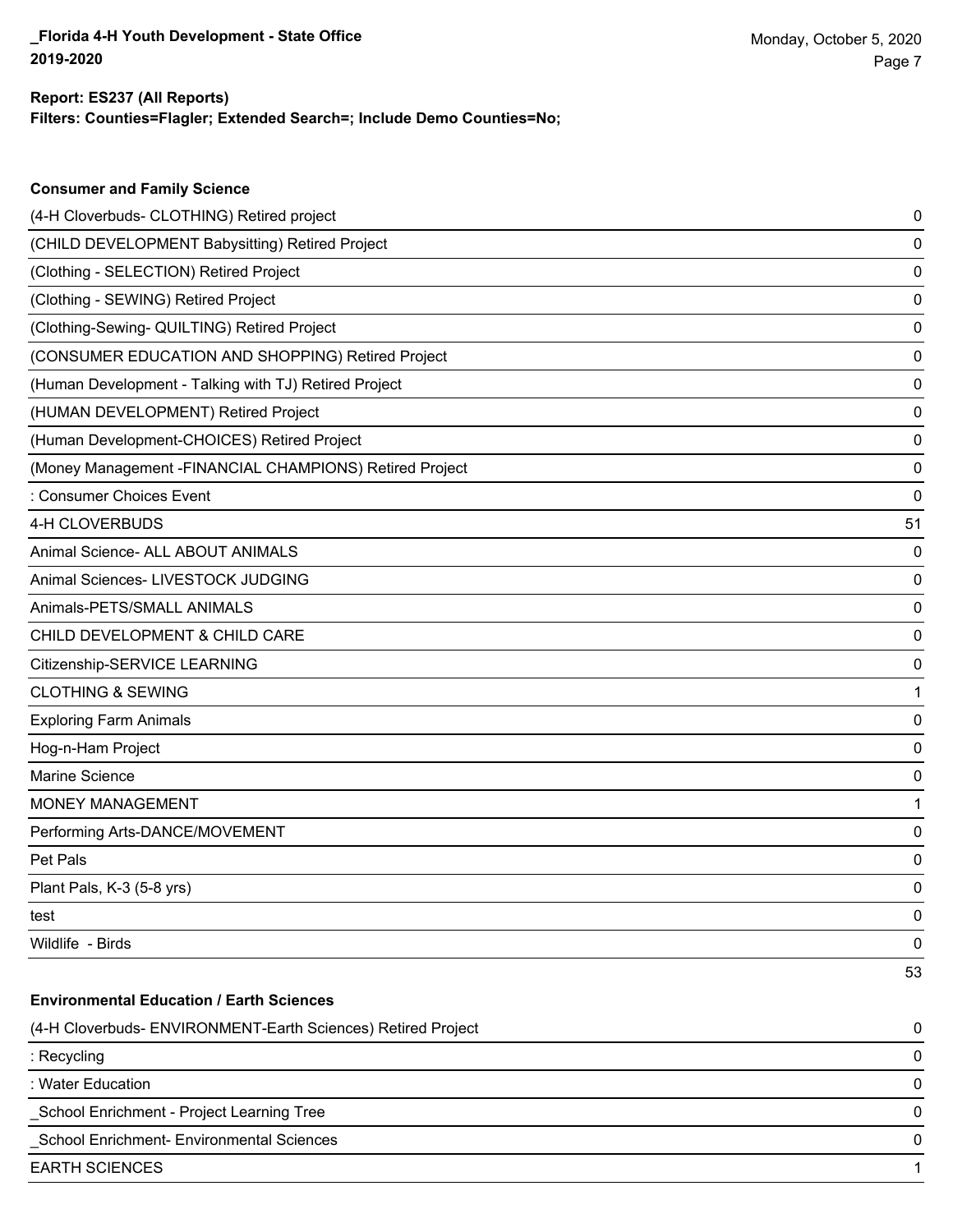**Filters: Counties=Flagler; Extended Search=; Include Demo Counties=No;**

| <b>ENERGY</b>                                         | 0        |
|-------------------------------------------------------|----------|
| <b>ENVIRONMENTAL SCIENCES</b>                         | 3        |
| <b>FORESTRY</b>                                       | 1        |
| <b>OUTDOOR EDUCATION</b>                              | $\Omega$ |
| SOIL AND WATER SCIENCES                               | 0        |
| <b>SPORTFISHING</b>                                   | 0        |
| <b>SS - SHOOTING SPORTS</b>                           | 5        |
| <b>SS-ARCHERY</b>                                     | 28       |
| SS-HUNTING 10y/o                                      | 3        |
| SS- MUZZLELOADING 12y/o                               | 0        |
| SS-RIFLE, AIR                                         | 1        |
| SS- RIFLE, SMALL BORE                                 | 0        |
| SS-SHOTGUN 10y/o                                      | 0        |
| <b>WILDLIFE &amp; HABITATS</b>                        | 0        |
|                                                       | 42       |
| <b>Foods and Nutrition</b>                            |          |
| (4-H Cloverbuds- FOODS & NUTRITION) Retired Project   | 0        |
| (Food - SPORTS NUTRITION) Retired Project             | 0        |
| (FOOD AND FOOD PRESERVATION SCIENCES) Retired Project | 0        |
| (FOOD PREP AND COOKING) Retired Project               | 0        |
| (Food Prep- BREADS & BREADMAKING) Retired Project     | 0        |
| (Food Prep- DAIRY FOODS) Retired Project              | 0        |
| (Food Prep- MICROWAVE MAGIC) Retired Project          | 0        |
| (Food Science- FOOD PRESERVATION) Retired Project     | 0        |

7 **Health** (Health- HEALTH ROCKS) Retired Project 0 (HEALTH: PHYSICAL ACTIVITY) Retired Project 0 : Healthy Living 0 PERSONAL WELL BEING 0 0

\_School Enrichment - Up for the Challenge 0 \_School Enrichment - YUM 0 \_School Enrichment - YUMMEE 0 \_School Enrichment- Nutrition 0 FOOD & NUTRITION **7**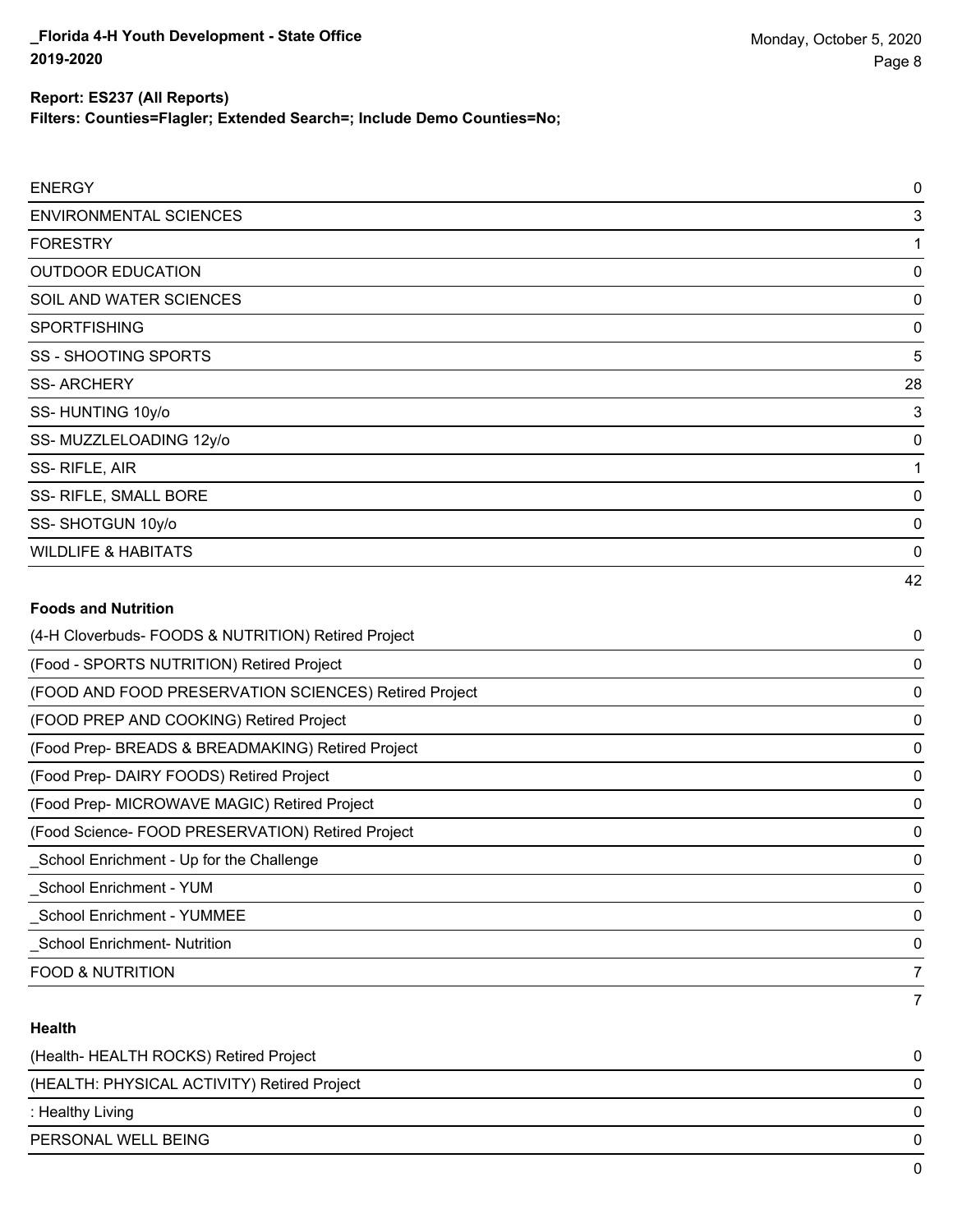#### **Report: ES237 (All Reports)**

**Filters: Counties=Flagler; Extended Search=; Include Demo Counties=No;**

| <b>Leadership and Personal Development</b>                 |    |
|------------------------------------------------------------|----|
| (4-H Cloverbuds- LEADERSHIP) Retired Project               | 0  |
| (4-H Cloverbuds_DISCOVERY Projects) Retired Project        | 0  |
| (Home Environment- CHANGING SPACES) Retired Project        | 0  |
| (Plant Sciences - Mowing for Money) Retired Project        | 0  |
| (Workforce Prep- CAREER DEVELOPMENT) Retired Project       | 0  |
| (Workforce Prep- ENTREPRENEURSHIP) Retired Project         | 0  |
| : Character Education                                      | 0  |
| : Personal Development                                     | 0  |
| <b>EXPLORING 4-H</b>                                       | 13 |
| LEADERSHIP DEVELOPMENT                                     | 3  |
| <b>WORKPLACE PREPARATION</b>                               | 1  |
|                                                            | 17 |
| <b>Personal Safety</b>                                     |    |
| (Health and Safety- ATV SAFETY) Retired Project            | 0  |
| (Health- EMERGENCY PREPARDNESS) Retired Project            | 0  |
| <b>ATV SAFETY</b>                                          | 0  |
| <b>SAFETY</b>                                              | 0  |
|                                                            | 0  |
| <b>Physical Sciences</b>                                   |    |
| (ASTRONOMY) Retired Project                                | 0  |
| : Weather and Climate                                      | 0  |
| <b>AEROSPACE</b>                                           | 3  |
|                                                            | 3  |
| <b>Plant Science</b>                                       |    |
| (4-H Cloverbuds- PLANT SCIENCES-Gardening) Retired Project | 0  |
| (GROWING CITRUS) Retired Project                           | 0  |
| (Plant Sciences-GARDENING) Retired Project                 | 0  |
| (Plants - Gardening - FLOWERS) Retired Project             | 0  |
| (Plants - Gardening - VEGETABLES) Retired Project          | 0  |
| (Plants - Gardening-CONTAINER GARDENING) Retired Project   | 0  |

\_School Enrichment- Gardening and Plants 23

GARDENING AND PLANTS 73

GARDENING AND PLANTS: JR MASTER GARDENER 0